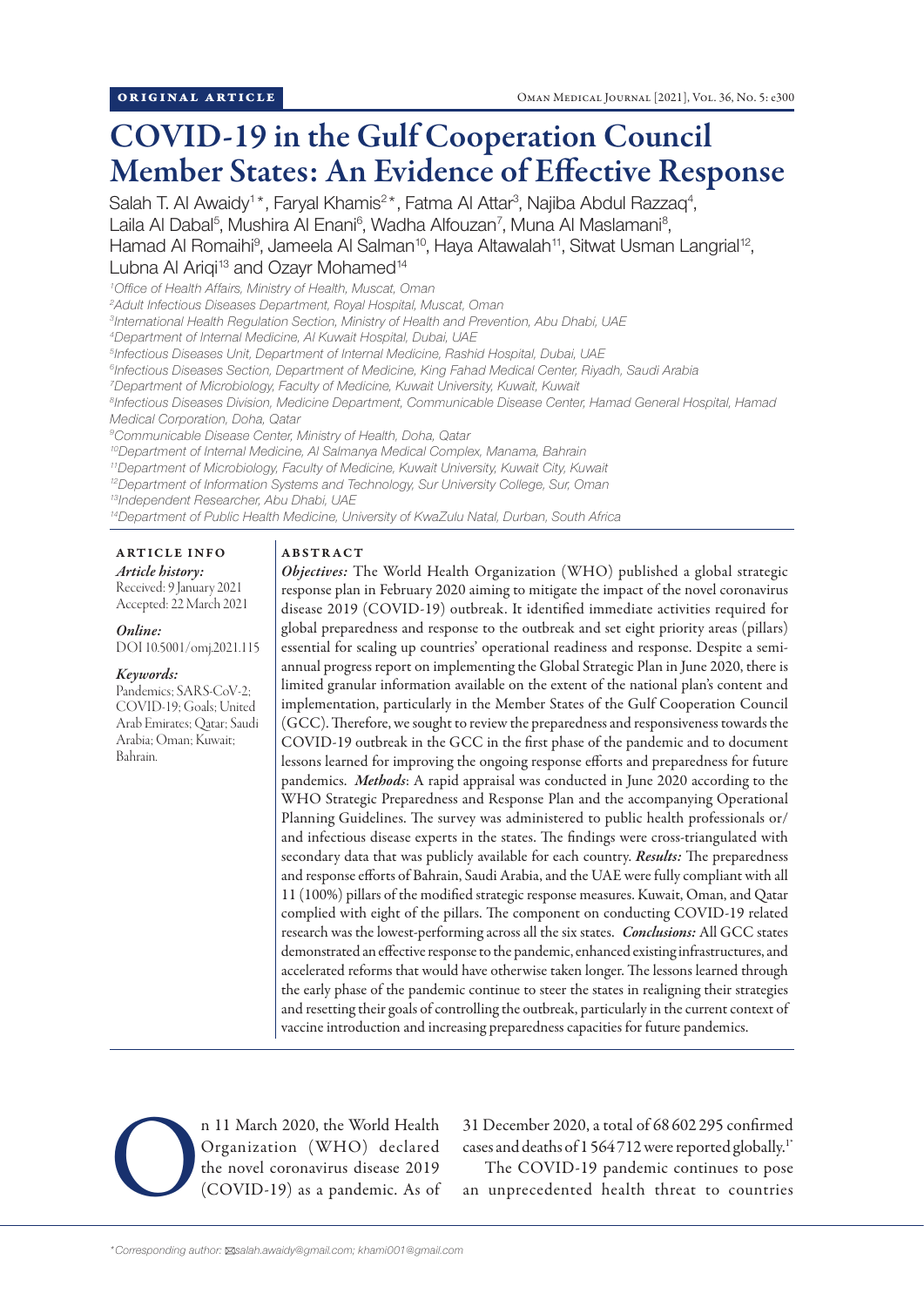

Figure 1: Epidemiology of COVID-19 in Gulf Cooperation Council member states as of the end of December 2020.

worldwide.1 At the end of March 2020, COVID-19 had spread across all six member states of the Gulf Cooperation Council (GCC) countries. The first five cases of COVID-19 in the GCC member states were reported in the UAE on 29 January 2020 from travelers arriving from Wuhan City, China. Bahrain, Qatar, Kuwait, and Oman reported their first cases in February and Saudi Arabia in March 2020.<sup>1</sup>

The epidemiological status of COVID-19 in the GCC member states is noted to be widely varying [Figure 1].<sup>1</sup> As of 31 December 2020, the GCC member states had reported a total of 1 086526 cases with 13 802 deaths.\*\* The COVID-19 infection rates in GCC member states ranged between 996 to 4994 cases per million population, and case fatality rates were between 0.2 and 1.6 as of June 2020.1 In general, the GCC member states have reported lower COVID-19 related mortality given the advanced healthcare system and comprehensive governmental efforts.2

Prior experience of the region in dealing with the Middle East respiratory syndrome-related coronavirus  $(MERS)$  in 2012,<sup>3</sup> and the experience of dealing with large numbers of pilgrims in Saudi Arabia<sup>4</sup> and tourists in the UAE resulted in proactive preparedness efforts to COVID-19 before the first case was officially detected. Across several countries, several public health precautionary measures were implemented in a faster approach, including lockdowns of major cities, complete suspension of flights, university and school closures, banning of social gatherings and sports events, provision of free-of-charge healthcare to patients, and launching of COVID-19 active screening.<sup>5</sup> To guide countries in scaling-up operational readiness and response to COVID-19,



Figure 2: World Health Organization strategic response plan for COVID- 19 infection.

the WHO published the Strategic Preparedness and Response Plan in February 2020, which identified various activities to assist countries in preparing and responding to COVID-19.<sup>4</sup> The immediate activities required for international preparedness and response to the evolving COVID-19 outbreak and set of eight priority areas (pillars) essential for scaling-up country operational readiness and response [Figure 2].6

The plan guided the development and adaptation of national plans. Despite a semi-annual progress report on implementing the Global Strategic Plan in June 2020, there is limited granular information available on the extent of the national plan's content and implementation, particularly in the Member States of the GCC.

We aimed to rapidly review the preparedness and response activities to the COVID-19 outbreak in the GCC member states in the first phase of the pandemic to document lessons learned for improving the ongoing response efforts in preparing for the resurgence or anticipated second and third waves of the pandemic and preparedness for future pandemics.

#### METHODS

A rapid appraisal approach7 was conducted in June 2020. A closed-ended questionnaire whereby primary data was collected through a survey administered to key informants and crosstriangulated with secondary data collected through a review of available published and grey literature by the six-member states.

Data was collected from Bahrain, Kuwait, Oman, Qatar, Saudi Arabia, and the UAE.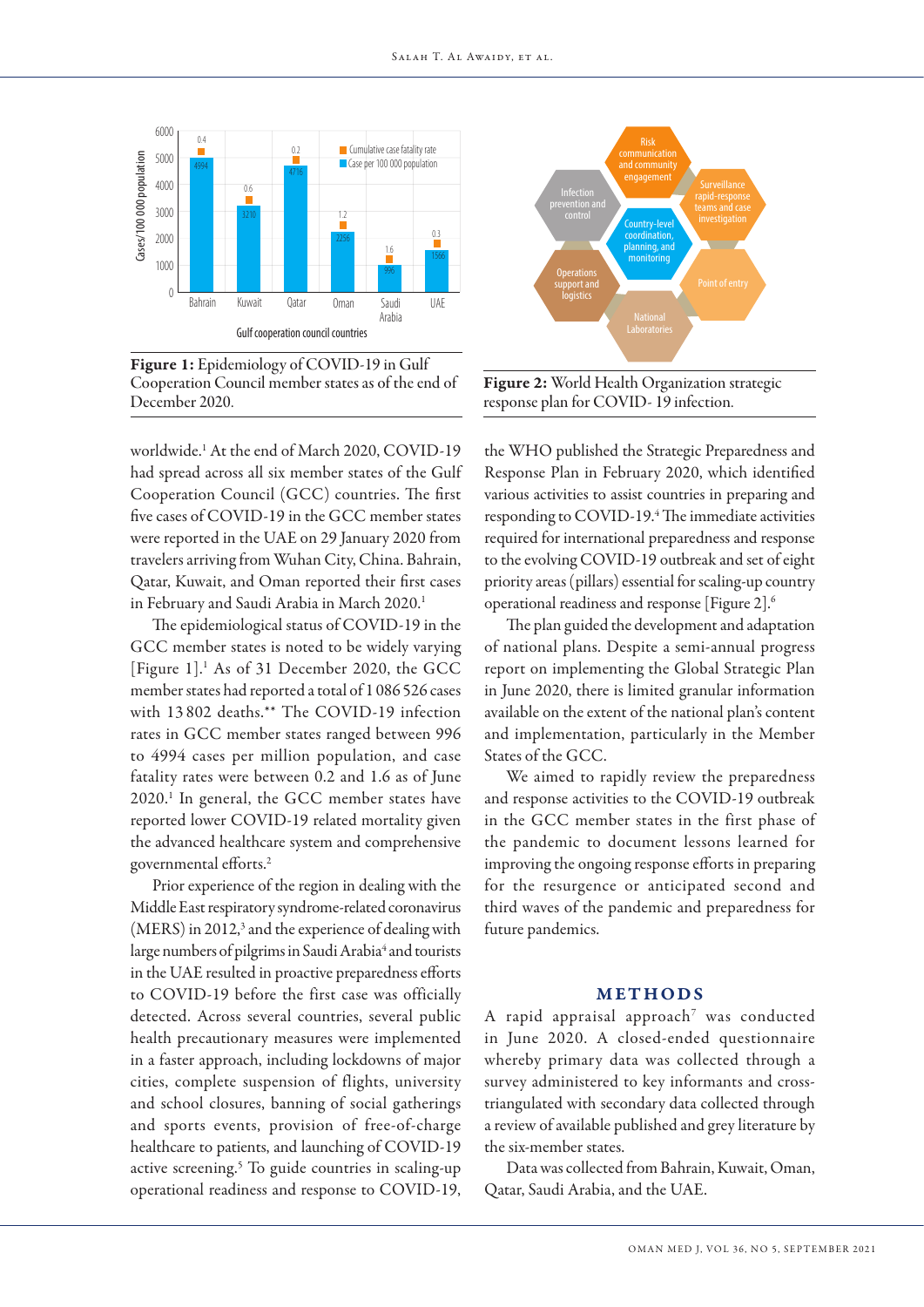| <b>Pillars</b>                                                                           | No. of<br>elements | Bahrain,<br>% | Kuwait,<br>% | Qatar,<br>$\%$ | Oman,<br>$\%$ | Saudi<br>Arabia, % | UAE,<br>% |
|------------------------------------------------------------------------------------------|--------------------|---------------|--------------|----------------|---------------|--------------------|-----------|
| Country-level coordination                                                               | 11                 | 100           | 100          | 95.0           | 100           | 100                | 100       |
| Risk communication and community<br>engagement                                           | 12                 | 100           | 100          | 100            | 92.0          | 100                | 100       |
| Surveillance, rapid response, and case<br>investigation-decision-makers and<br>community | 6                  | 100           | 100          | 100            | 100           | 100                | 100       |
| Border points of entry, international<br>travel, and transport                           | 7                  | 100           | 100          | 100            | 100           | 100                | 100       |
| Infection prevention and control<br>strategies                                           | 14                 | 100           | 100          | 100            | 100           | 100                | 100       |
| Case management                                                                          | 15                 | 100           | 93.0         | 100            | 100           | 100                | 100       |
| Operational support and logistics                                                        | 15                 | 100           | 100          | 100            | 100           | 100                | 100       |
| Conducting research during the<br>COVID-19 pandemic                                      | 9                  | 80            | 80           | 80             | 80            | 100                | 80        |
| Application of non-pharmaceutical<br>public health interventions                         | 5                  | 100           | 100          | 100            | 100           | 100                | 100       |

Table 1: A modified World Health Organization framework for strategic response plan evaluation and performance against measured criteria across six Gulf Cooperation Council member states.

The survey was developed according to the WHO Strategic Preparedness and Response Plan and the accompanying Operational Planning Guidelines.<sup>8</sup> As such, the following pillars were reviewed: (1) countrylevel coordination planning and monitoring; (2) risk communication and community engagement; (3) surveillance, rapid response, and case investigation; (4) border points of entry; (5) infection prevention and control strategies; (6) case management; and (7) operational support and logistics. The survey was also modified to include research and innovation to guide decision-making, and implementation of nonpharmaceutical public health interventions. A total of 11 pillars were identified and measured [Table 1]. The survey was administered in June 2020 by key informants (i.e., Ministry of Health professionals or individuals involved in the national committees steering the preparedness and response efforts).

Data was captured in Microsoft Excel, and each activity was scored across a scale of either 1 (present or task completed by the date of data collection) or zero (not done). The total score for each component or pillar was then calculated and converted into a percentage. The resulting data were then compared for each country. A benchmark of 95% was set as a success standard. The data were then compared across the countries.

The study reports on secondary data, and no human subjects were included in terms of the interview or using the patients' health records; therefore, ethical approval was not required. Moreover, this study follows the Declaration of Helsinki.

#### RESULTS

The preparedness and response efforts of Bahrain, Saudi Arabia, and UAE were fully compliant with 11 (100%) pillars of the modified strategic response measures. Kuwait, Oman, and Qatar were compliant with 10 of the 11 pillars [Table 1]. The component of conducting COVID-19 related research was the lowest-performing across all the six countries.

## *1. Country-level coordination, planning, and monitoring*

Strategic and systematic coordination, planning, and monitoring is critical to help mitigate the impact of any public health event, particularly a pandemic, as countries with a national multi-sectoral preparedness and response plan and coordination structure are empowered with the ability to timely respond across national and subnational levels and cautiously tailor the response strategy.

Five countries (Bahrain, Kuwait, Oman, Saudi Arabia, and UAE) achieved 100% in coordination, planning, and monitoring, while Qatar achieved 95.0% [Figure 3]. The elements of the COVID-19 national preparedness and response plan that were activated by all six member states included: designating the roles and responsibilities of different entities to expedite real-time response during

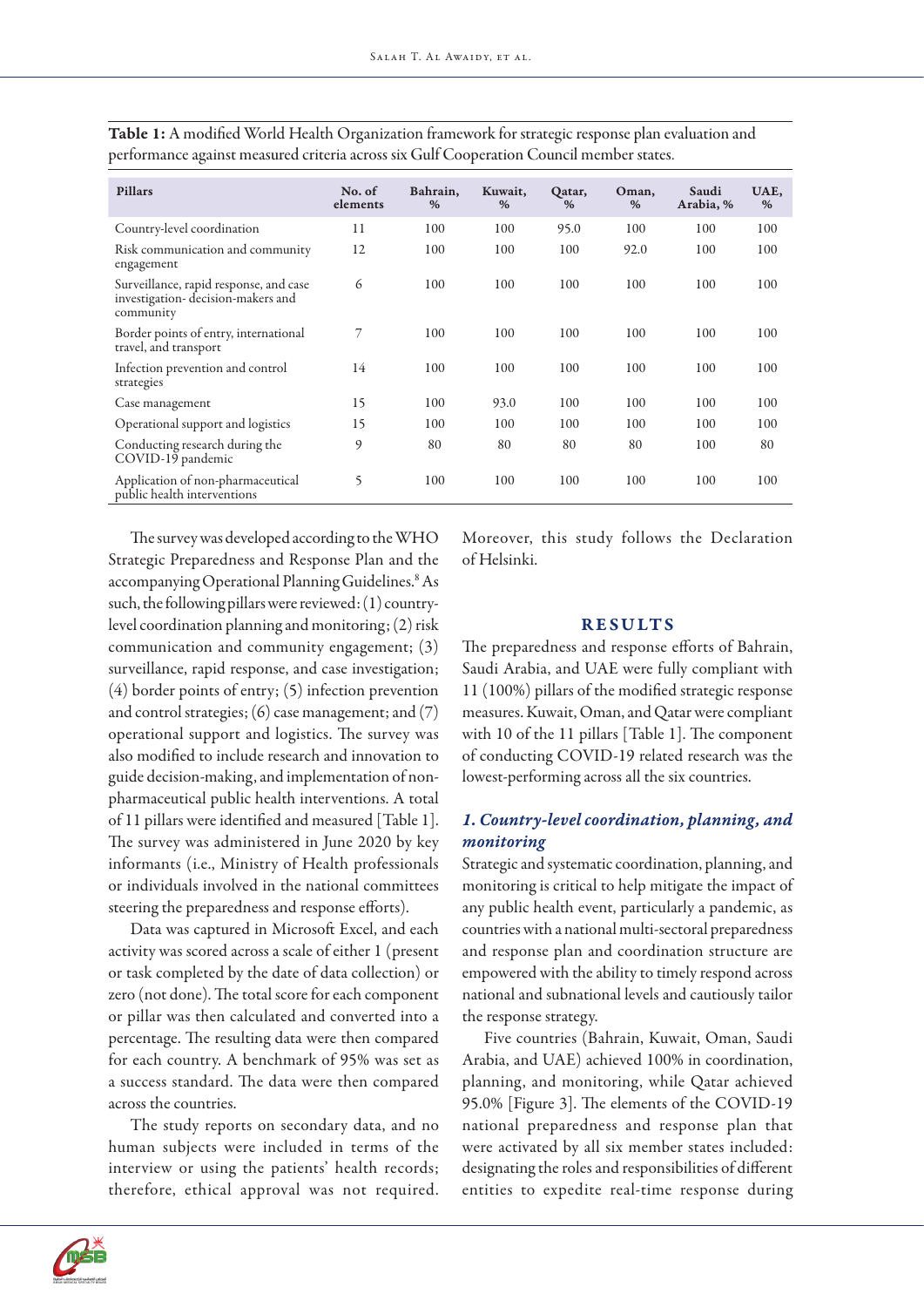

Figure 3: Country-level coordination, planning, and monitoring.

events, coordinating communications, surveillance, information, resource allocation, educational activities, and measures to prevent and control further spread of COVID-19. Qatar did not achieve full compliance with the element of engaging all relevant national authorities, key partners, and stakeholders to develop a country-specific operational plan.

## *2. Risk communication and community engagement*

In the absence of effective medical treatment or a vaccine, coordinated clear communication and engagement with citizens on risks and behavioral modification were key countermeasures to the COVID-19 pandemic. Proactive communication, providing clear and actionable information based on community concerns and perceptions, was essential for behavioral changes. All GCC countries had a timely assessment of the risks of COVID-19, and transparent communication messaging was implemented both at national and sub-national levels. A surge and sustainable support from governments to cover the communication needs during the COVID-19 outbreak were unanimously provided. Although at a strategic level, the Minister of Health and the Supreme Committee had regular communication with the community. Oman's response did not include risk communication team/ health professionals at the sub-national level.

## *3. Surveillance, rapid response, and case investigation*

All GCC member states established a daily practice of monitoring COVID-19 cases, mortality, and contact tracing, as well as aggregating weekly and monthly data. The daily hospitalization rate in each institution was monitored. All six GCC member states achieved 100% compliance in terms of mandatory national COVID-19 notification system, reporting templates for public health staff at local/ regional and/or national levels, case definitions, and procedures for testing and reporting, a protocol for enhanced surveillance and/or contact tracing to collect detailed information around the first cases and contacts, designating well-trained investigation team for respiratory disease outbreaks, including emerging, establishing guidelines and standard operation procedures, enhancing contact tracing capacity with support from all sectors, stakeholders and community, and creating tools and protocols to follow-up cases and contacts.

## *4. Points of entry, national-international travel, and transport*

All GCC member states, following their preparedness and response plans, adopted and strengthened the following: appointed public health authority for surveillance and disease control purposes at points of entry; reviewed the existing public health emergency contingency plans and adopted them for COVID-19 response, created space for prompt and rapid health assessment, providing isolation and quarantine facilities with sufficient stockpile of personal protective equipment (PPE), and oriented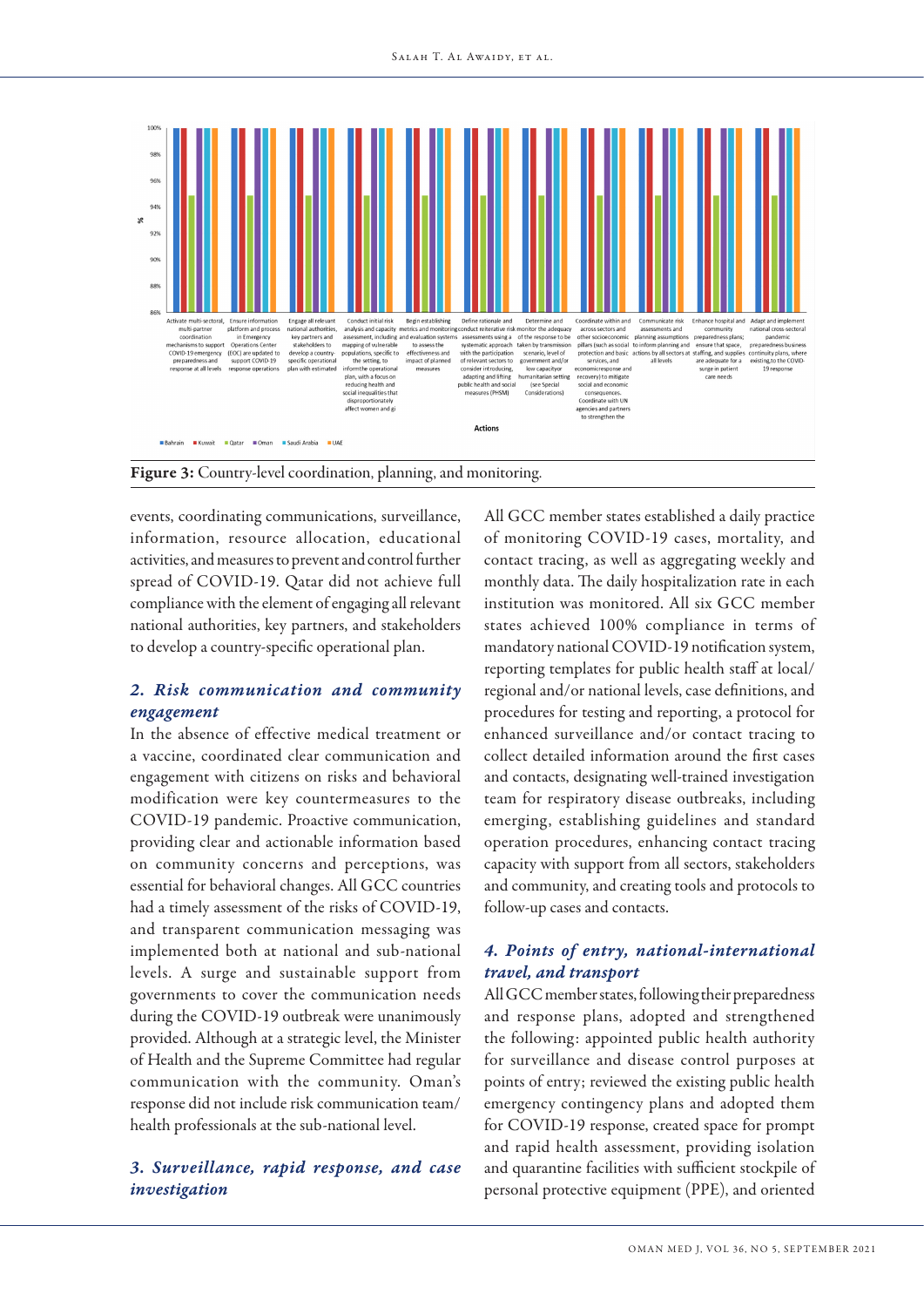and trained healthcare staff on aspects of proper surveillance, case detection based on case definitions, infection control and prevention measures, quality control and monitoring performance and compliance in all measures, protocols, and guidelines. Furthermore, reinforcement of travel and transportation included planned transportation and ambulance services to designated hospitals, applied passenger/traveler declaration mobilebased applications (i.e., Tarrasud+) for arriving and departing travelers, health education and awareness activities for all travelers, and regular simulation drills at point of entry to test the system response and readiness.

#### *5. Infection prevention and control*

All six countries achieved 100% compliance with the infection prevention and control requirements of the strategic response. This included national infection prevention and control programs, which were authorized to coordinate, collect, analyze, and report data on healthcare-associated infections. The program developed and disseminated infection prevention and control guidelines and protocols to all health institutions where suspected and confirmed COVID-19 cases were admitted. Updates based on emerging research and new information shared with the WHO was regularly provided to all health care institutions. Well-equipped isolation rooms/beds were made available in all hospitals with admission service. However, concerning infection prevention and control, monitoring<sup>5</sup> both Oman and Kuwait were lacking measurement of cumulative incidence amongst patients, medical and allied staff, and community outreach services.

## *6. Clinical management and outcome of COVID-19*

In the fight against COVID-19, the GCC member states took a multipronged approach for prevention and cure. All member states constituted task force groups and committees involved in developing national technical guidance/protocols for clinical care of COVID-19 patients based on ongoing assessment of new evidence generated by the international community and first responders and reviewed them frequently as the scientific evidence emerged. The guidance provided clinicians with interim advice on timely, effective, safe care, and support to the COVID-19 patients with primary,

secondary, and tertiary levels of healthcare. These guidelines were established relatively early in the COVID-19 pandemic. They included case definitions, screening, triage, infection prevention, specimen collection, therapeutic drug options, critical care pathways, referral pathways, telemedicine, emergency medical services, reporting COVID-19 deaths, and monitoring and followups. Additionally, all the activities from developing standard operating practices, procurement therapeutics, sharing clinical care experiences and challenges, training, and dissemination of the guidelines were done concurrently.

Front line clinicians from all member states were brought together under the umbrella of the Gulf Health Council to share expertise and experience and develop the GCC guideline<sup>6</sup> for screening, diagnosing, and treating COVID-19 for patients suspected of or confirmed with the infection. The GCC clinical management guideline was approved and endorsed by top leaders in the ministries of health.

#### *7. Operational support and logistics*

Designated focal points were assigned to COVID-19 response in logistics and supply. The assigned focal points linked with all the pillars of the response for supply forecasting and ensured procurement mechanisms are in place in the country for the rapid procurement of additional medical commodities whenever needed.

Each member state had sufficient storage capacity for all commodities, estimated logistics required. Besides, all member states were functioning stock management systems to fast-track the distribution of medical commodities under urgent conditions, as well as available and effective transport and distribution systems for speedy and equitable distribution of emergency commodities.

## *8. Managing essential health services and systems*

Managing essential health services and systems was reported by all respondents. All six member states strengthened healthcare facilities, designated hospitals for treating COVID-19 patients, enforced infection control procedures and visual triage, and monitored the capacity for isolation beds, equipment, human resources, and critical medical supplies. Technical guidelines and operational

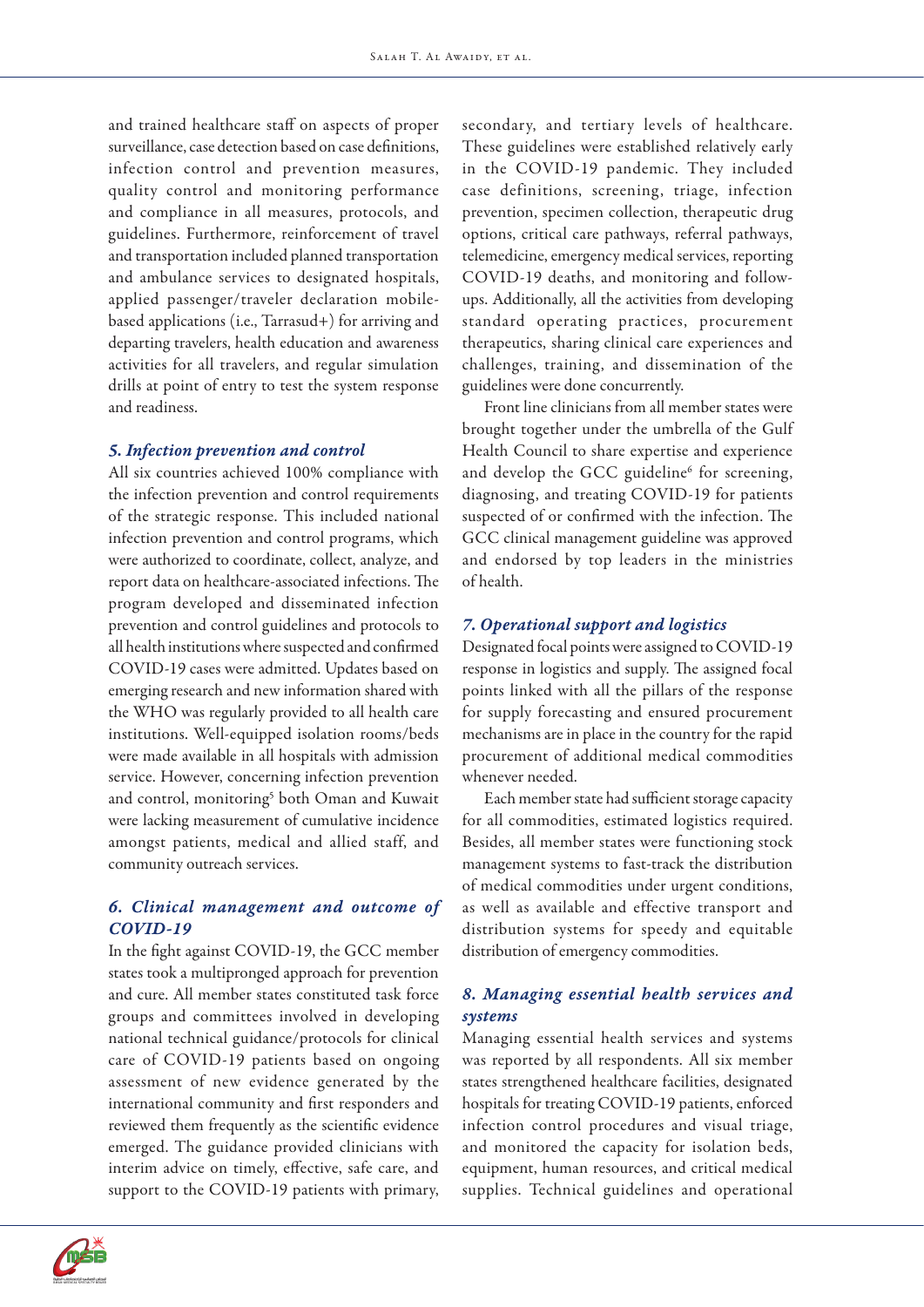

protocols were prepared and disseminated promptly. National committees, task forces, and Ministries of Health were responsible for activating an emergency command system to coordinate the actions of the relevant responders. Sharing real-time information about the outbreak to the policy and decisionmakers, manage resources for lab and infection control requirements (acquisitions, tracking, and monitoring), and monitoring COVID-19 cases in hospitals or communities (household isolation), were implemented in all six countries.

The public healthcare teams were responsible for initiating the epidemiological investigation. These teams investigated the cases, completed the epidemiological investigation in healthcare and community settings using the COVID-19 epidemiological investigation national frameworks, and followed up the cases. Contact tracing and identification were another important part of the system.

## *9. Application of non-pharmaceutical public health interventions*

Upon notification of the first COVID-19 case, the GCC member states have implemented unprecedented non-pharmaceutical public health interventions to control further spread and allow time for restructuring healthcare capacities. All states implemented most of these interventions. These interventions included universal face mask wearing, physical distancing between the general communities, isolation of patients with COVID-19, quarantine of exposed contacts to positive COVID-19 and returned travelers from highly epidemic countries. This was followed by the closure of parks, schools, malls, mosques, and restrictions in social gatherings such as postponement of large public events and mass gatherings like weddings and the restriction of religious mass gatherings, including pilgrimage. Additional interventions commenced, including airport screening, refraining tourist visas, and entry restrictions on either specific nationalities or those with specific recent travel history. Screening of all arrivals, early cases detection, isolation of ill persons, contact tracing, and quarantine of exposed persons were universally implemented. All non-essential commerce businesses were closed. Air, land, and sea borders were closed with travel restrictions deployment between the different regions within the country.

## *10. Conducting research and innovation to guide decision-making*

While general COVID-19-related research was conducted in the first phase ( June 2020), all six GCC member states performed medium based on the WHO research criteria.<sup>2</sup> The exception was Saudi Arabia and Bahrain, which achieved 100%, performing community and population-based agestratified sero-prevalence epidemiological studies, and research into the transmission of COVID-19 within households, schools, and workplaces and clinical trials for effective therapies. Kuwait achieved 88.9% compliance (8/9 elements); while, Qatar, Oman, and the UAE scored 66.7% (6/9 elements). Five out of six countries conducted investigations in schools and other educational institutions on the transmission of COVID-19 [Figure 4].

## *11. Care for migrants and expatriate workers* Screening, diagnosis, and treatment of COVID-19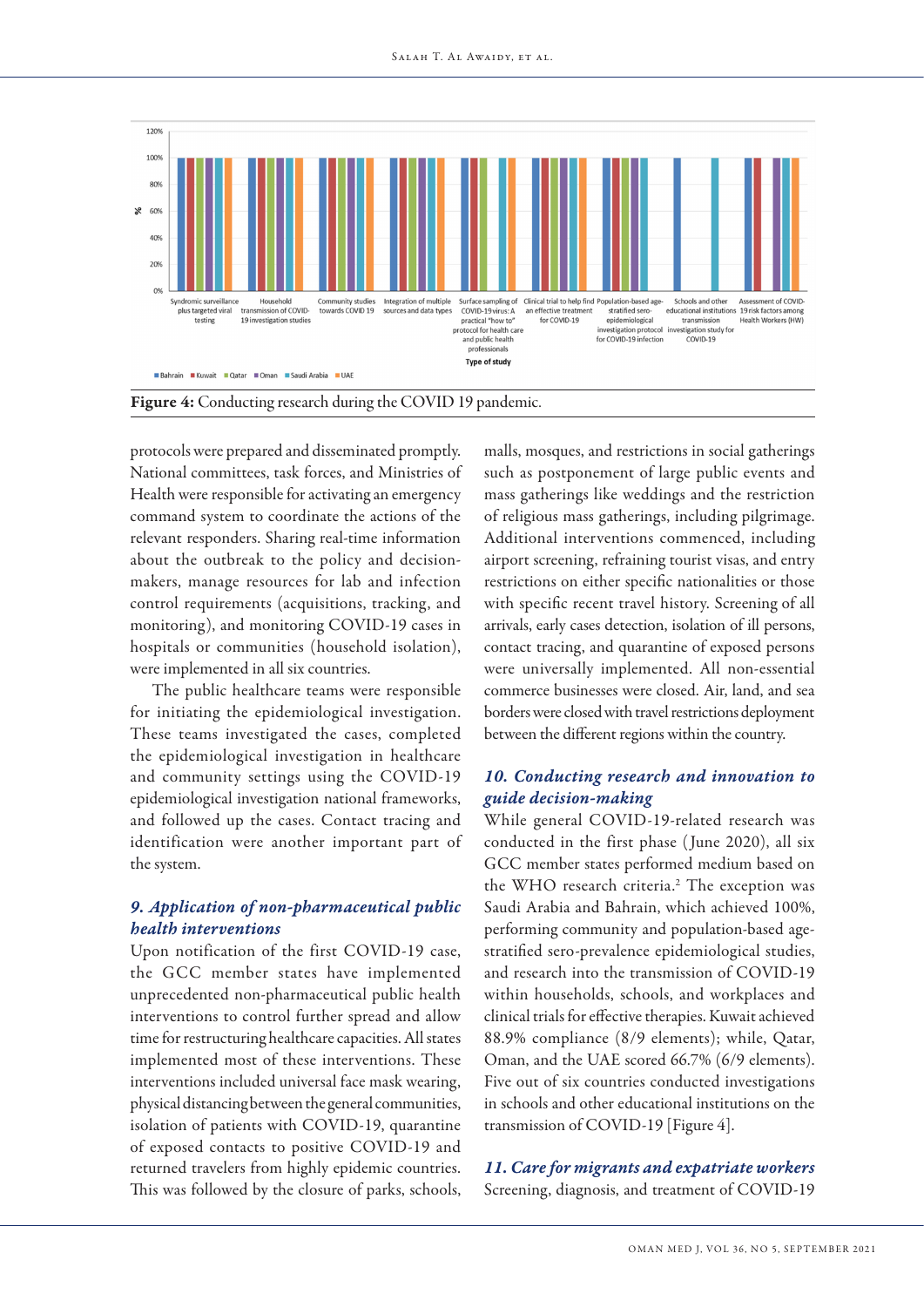among foreign-born (non-citizen) workers, including hospitalization, were nominally free of charge in all six countries, regardless of their administrative position to live in GCC member states. Adequate social protection strategies for foreign-born COVID-19 patients are also being sought.

## DISCUSSION

The COVID-19 pandemic is a complex global health crisis that has brought social-economical complications and challenges. The pandemic had a major impact on the livelihoods of citizens and the stability of the economies of the GCC member states. Countries have responded with unprecedented levels of both fiscal and monetary stimuli to counter the impact of this crisis.<sup>9</sup>

Building on past experiences of responding to the MERS-CoV, the GCC member states initiated a rapid response, an evidence-based approach that was well communicated, and a spirit of partnership and collaboration.10 The GCC member states implemented all pillars of preparedness and response plan established by the WHO as a strategy for combating COVID-19 infection.<sup>6</sup> Central to the implementation of the strategic response was strong and decisive leadership displayed across the member states.

Core to an effective response is the coordination of interventions through multi-sectoral engagement, clear roles and responsibilities, decision making, and communication. As demonstrated by the survey, the GCC member states established country teams, conducted a risk assessment, and developed a coordinated multi-sectoral response that was well communicated. As a result of this coordination and the presence of decisive leadership, a range of effective measures was implemented to limit the virus spread, which included but was not limited to travel and movement restrictions (including domestic and international flight restrictions), closure of borders, schools and non-essential businesses, suspension of mass gatherings, partial-to-full lockdowns, and intensive community engagement. The prompt implementation of such measures undoubtedly reduced virus transmission in the region. However, these measures also resulted in significant economic and societal costs. Ultimately, these costs, together with socioeconomic pressure and community fatigue, influenced the public health decisions related to COVID-19 infection, particularly about the relaxation of social measures.

Managing essential health services requires the presence of a resilient health care system and innovation. The six countries in the region continued to provide services while maintaining the highest standards of care for all patients in need of health services. Driven by the coronavirus, the organizations in the region integrated technology to provide these services and monitor and control COVID-19 transmission. This includes telemedicine, fast tracks for medications, apps for tracing confirmed and suspected cases, and apps for daily reporting of health care workers symptoms. Nevertheless, as many patients were affected due to reorganizing care delivery and cutting non-essential services, the capacity for re-delivering 'regular' care should be used wisely and each GCC country could establish national task force teams of medical specialists and other care professionals to avoid and prioritize the backlog by proper and timely planning. Besides, it is important to redesign patient pathways to ensure safety for patients and healthcare providers. Further, there is a large group of people with limited digital skills that should not be overlooked. They may be willing and capable of receiving remote support but lack the much-needed digital skills.

The COVID-19 response presents the GCC member states with many opportunities, including creating a common stockpile of PPE and medications under the GCC country office, coordinated joint public procurements, and regulated exports of key medical equipment to ensure a constant supply within the region, coordinating with relevant stakeholders to support priority research activities to close the knowledge gaps, sharing experiences timely, providing support and technical guidance to countries to set-up and activate emergency operation centers at national and subnational levels to better coordinate the response, establishing a regional strong technical support to countries through the country technical support team to provide timely feedback on emerging questions, focusing on coordination and alignment within the public sector and the private sector, and using technology in education and expansion of cash transfers to vulnerable individuals. The GCC member states could invest in shifting care to home and provide as much care as possible remotely. Even when the pandemic is over,